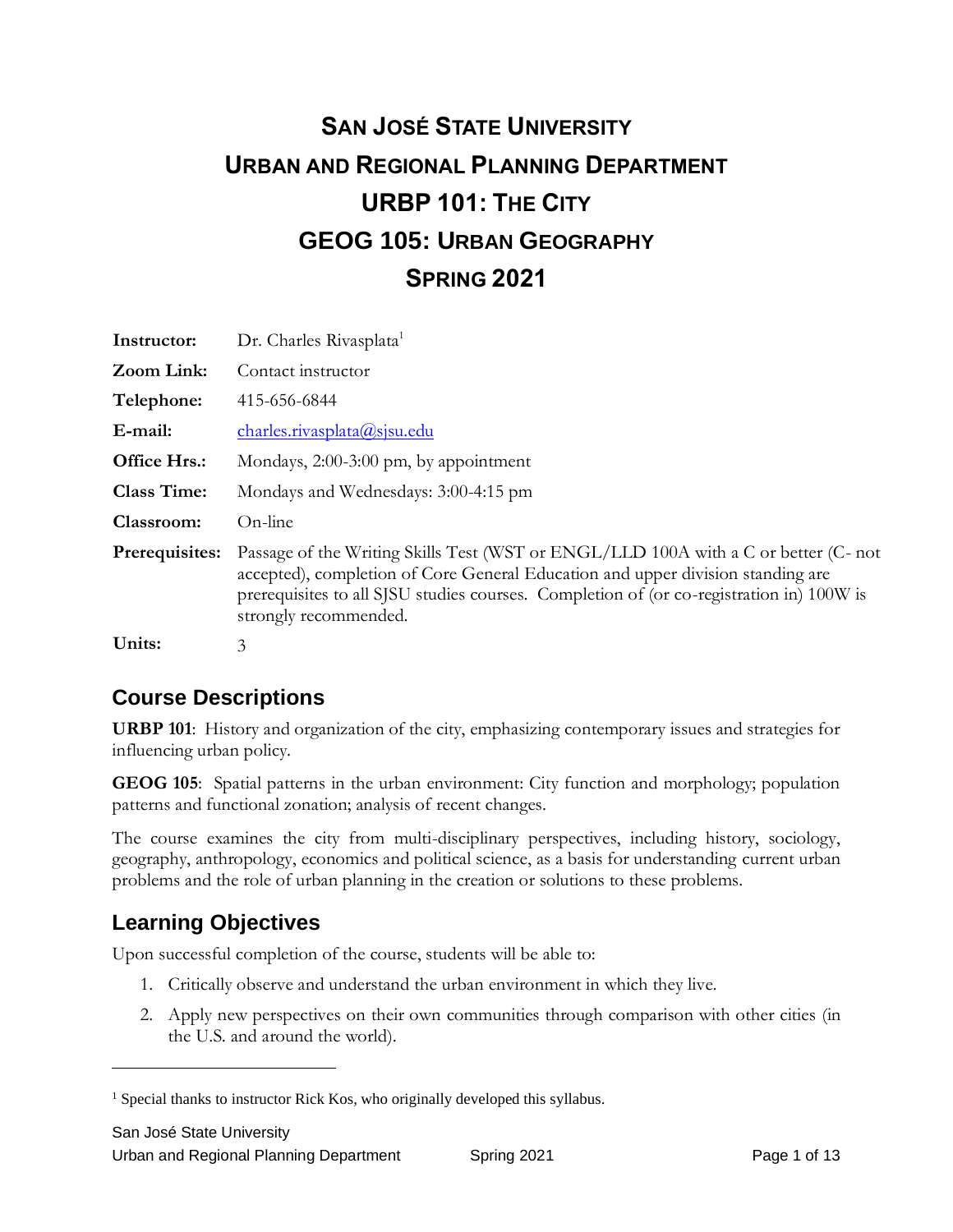3. Describe the interrelationship of individuals and racial, class and cultural groups, to understand and appreciate issues of diversity, equality, and structured inequality in the U.S., its institutions, and its cultures.

We will accomplish these objectives through discussion, some guest speakers in a variety of fields, consideration of current events through news articles and by completing the required readings.

## **Planning Accreditation Board (PAB) Knowledge Components**

This course partially covers the following PAB Knowledge Components: 1d, 1e, 1f, 2a, 2c, and 3c.

1d) Human Settlements and History of Planning: understanding of the growth and development of places over time and across space.

1e) The Future: understanding of the relationships between past, present, and future in planning domains, as well as the potential for methods of design, analysis, intervention to influence the future.

1f) Global Dimensions of Planning: appreciation of interactions flows of people and materials, cultures, and differing approaches to planning across world regions.

2a) Research: tools for assembling and analyzing ideas and information from prior practice and scholarship, and from primary and secondary sources.

2c) Quantitative and Qualitative Methods: data collection, analysis, modeling tools for forecasting, policy analysis, and design of projects and plans.

3c) Sustainability and Environmental Quality: appreciation of natural resource and pollution control factors in planning and understanding of how to create sustainable futures.

A complete list of the Planning Accreditation Board Knowledge Components can be found at: [https://www.sjsu.edu/urbanplanning/graduate/masters-in-urban-planning/pab-knowledge.php.](https://www.sjsu.edu/urbanplanning/graduate/masters-in-urban-planning/pab-knowledge.php)

## **Required Course Readings**

The following readings will be available on Canvas, or on-line:

- **Reading 1:** Macionis, John J. and Vincent N. Parillo. 2009. The Origins and Development of the World's Cities, in *Cities and Urban Life*, 5th ed., Prentice Hall, pp. 23-53.
- **Reading 2**: Jacobs, Jane. 2011. The Uses of Sidewalks, *The Death and Life of Great American Cities*, in LeGates, Richard T. and Frederic Stout, eds., *The City Reader* (Fifth Edition). New York: Taylor & Francis, pp. 105-109
- **Reading 3:** Whyte, William H. 2011. The Design of Spaces from City: Rediscovering the Center, in LeGates, Richard T. and Frederic Stout, eds., *The City Reader* (Fifth Edition). New York: Taylor & Francis, pp. 510-517
- **Reading 4:** Kunstler, James Howard. 1993. *The Geography of Nowhere: The Rise and Decline of America's Man-Made Landscape*, New York: Simon and Schuster, pp. 189-216.
- **Reading 5:** Buntin, John. 2017. In the Elusive Search for Affordable Housing, Clues Emerge, Governing.com. https://www.governing.com/topics/urban/gov-affordablehousing-leimert-park-los-angeles.html (accessed June 30, 2020).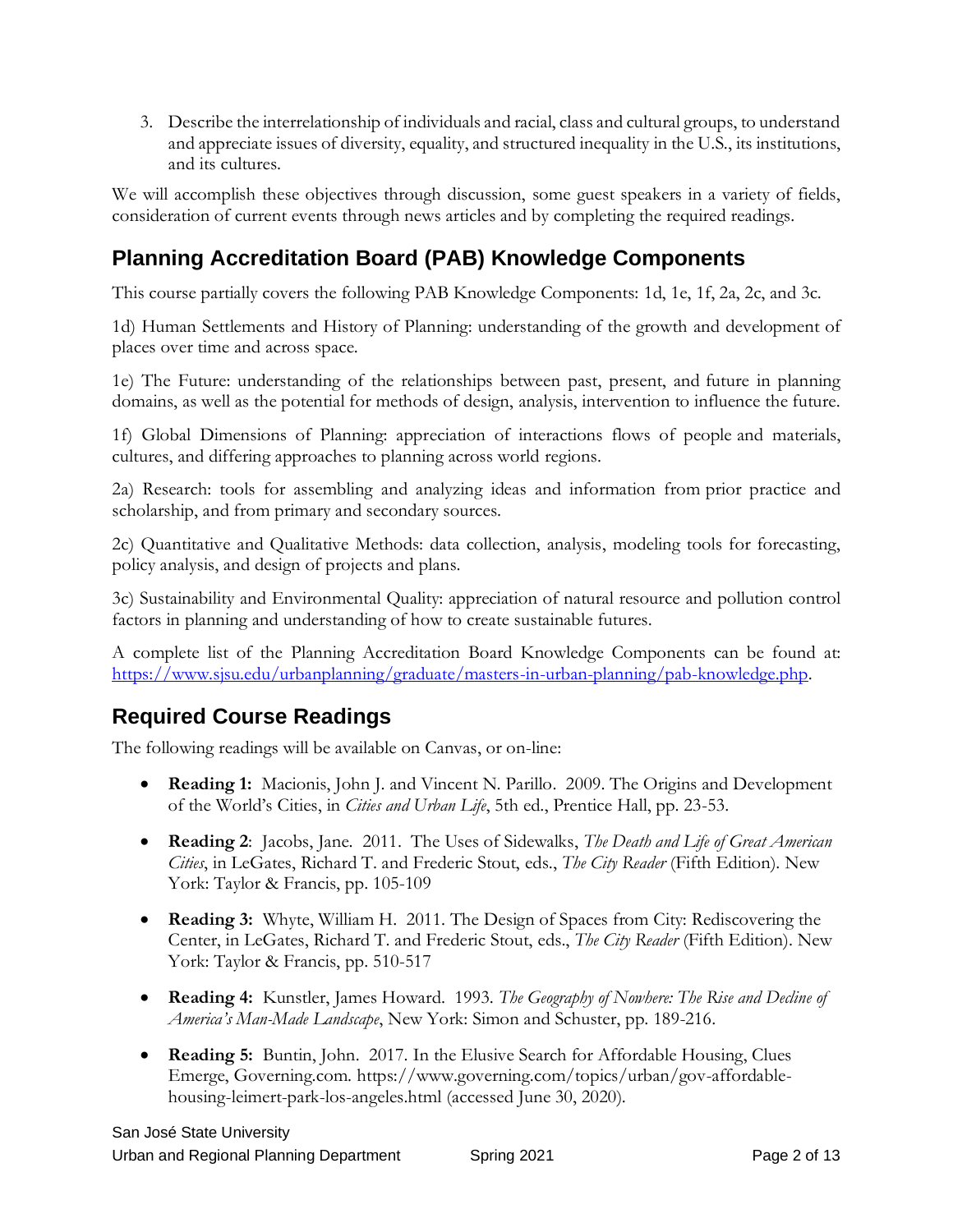- **Reading 6:** Levy, John M. 2018. Planning in Other Nations, in *Contemporary Urban Planning*. (11th edition). New York: Routledge, pp. 387-430.
- **Reading 7:** Davis, Benjamin, Tony Dutizk and Phineas Baxandall. 2012. *Transportation and the New Generation: Why Young People are Driving Less and What it Means for Transportation Policy.*  Frontier Group and U.S. PIRG Education Fund.
- **Reading 8:** Jepson, Edward. 2009. Planning and Sustainability, in *Urban Planning in the 21st Century*, Graber, Daniel S. and Kenneth A. Birmingham, eds. Nova Science Publishers, Inc., pp. 103-116.
- **Reading 9:** San Francisco Bay Area Planning and Urban Research Association (SPUR). 2014. Freedom to Move: How the Santa Clara Valley Transportation Authority Can Create Better Transportation Choices in the South Bay.
- **Reading 10:** Putnam, Robert. 2011. Bowling Alone: America's Declining Social Capital in LeGates, Richard T. and Frederic Stout, eds. *The City Reader* (Fifth Edition). New York: Taylor & Francis, pp. 134-142.

### **Online Teaching Considerations**

This class will be taught entirely online. Key considerations arising from the online delivery mode include the following:

- Students are required to have an electronic device (laptop, desktop or tablet) with a camera and built-in microphone. SJSU has a free [equipment loan](https://www.sjsu.edu/learnanywhere/equipment/index.php) program available for students.
- Students are responsible for ensuring that they have access to reliable Wi-Fi during tests. If students are unable to have reliable Wi-‐Fi, they must inform the instructor, as soon as possible.
- Students are encouraged, but not required, to turn on their cameras in Zoom.
- We intend to record some classes and post them on Canvas. University policy  $(S12-7)$ requires consent from all individuals who will appear in a class recording. We will poll the class during our first session regarding consent to recording.
- Students are prohibited from recording class activities (including class lectures, office hours, advising sessions, etc.), distributing class recordings, or posting class recordings.

#### **Zoom Classroom Etiquette**

- **Mute Your Microphone:** To help keep background noise to a minimum, make sure you mute your microphone when you are not speaking.
- **Be Mindful of Background Noise and Distractions:** Find a quiet place to "attend" class, to the greatest extent possible.
	- o Avoid video setups where people may be walking behind you, people talking/making noise, etc.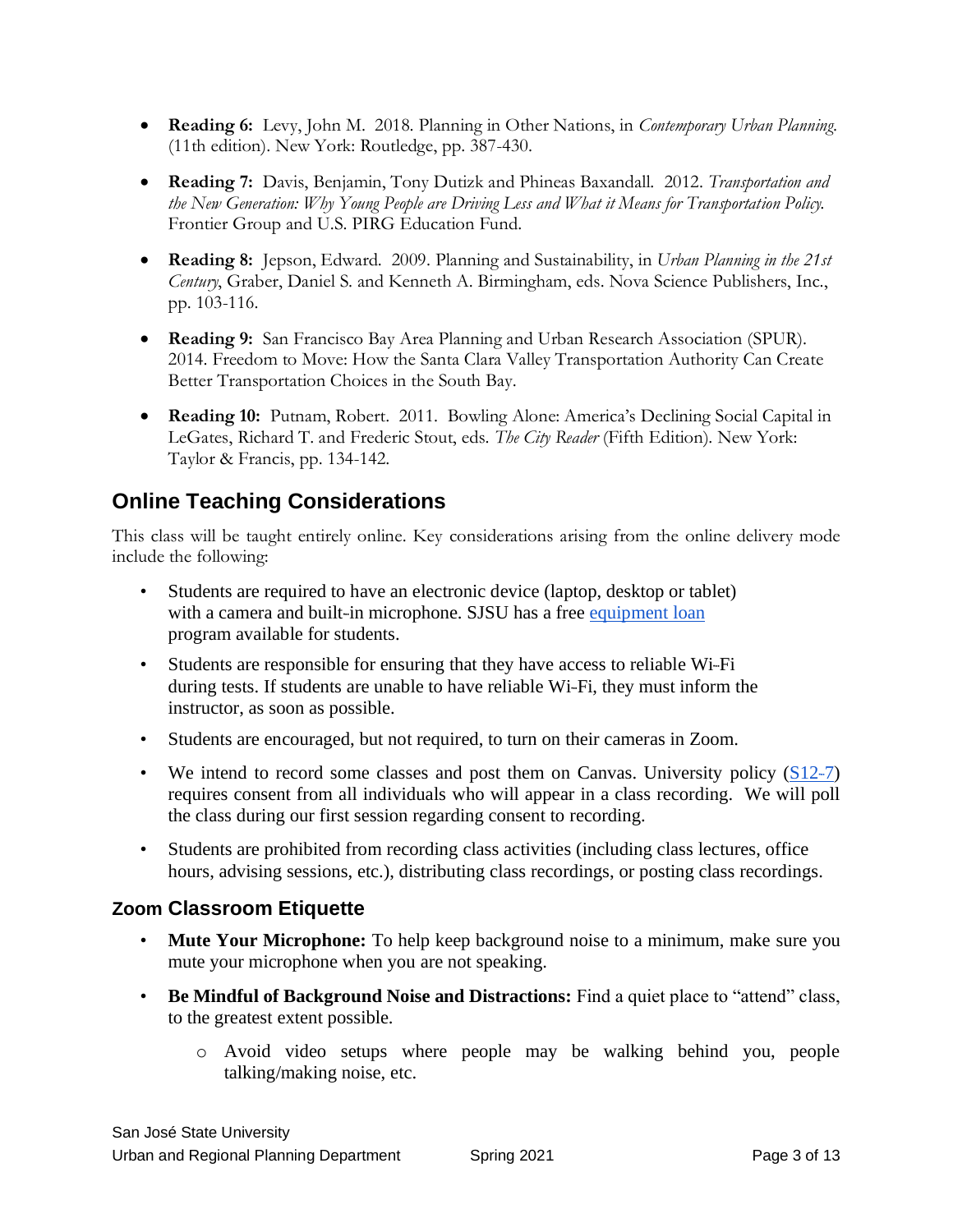- o Avoid activities that could create additional noise, such as shuffling papers, listening to music in the background, etc.
- **Position Your Camera Properly:** Be sure your webcam is in a stable position and focused at eye level.
- **Limit Your Distractions/Avoid Multitasking:** You can make it easier to focus on the meeting by turning off notifications, closing or minimizing running apps, and putting your smartphone away (unless you are using it to access Zoom).
- **Use Appropriate Virtual Backgrounds:** If using a virtual background, it should be appropriate and professional and should NOT suggest or include content that is objectively offensive or demeaning.

## **Course Assignments and Grading Policy**

| <b>Assignments and Graded Activities</b> | Due<br>Date(s) | Percent of<br><b>Final Grade</b> | <b>Course Learning</b><br>Objectives |
|------------------------------------------|----------------|----------------------------------|--------------------------------------|
| Assignment 1                             | Feb. 17        | 15                               | $1d-f$                               |
| Assignment 2                             | Apr. 26        | 15                               | $1d-f$                               |
| Reading Memos (total of six)             | Various*       | 12                               | All                                  |
| Class Participation                      | Ongoing        | 8                                | All                                  |
| Term Paper                               | May 14         | 25                               | All                                  |
| Final Exam                               | May 17         | 25                               | Аll                                  |

Your grade for the course will be based on the following assignments and other activities:

\*See Course Schedule on pp. 12-13

Additional details on each assignment will be distributed as class handouts.

#### **Calculation of Final Course Letter Grade**

As indicated in the table above, the final course grade incorporates graded activities. The following scheme will be used to translate each student's total numeric score into a final grade for the course:

A+ (98 to 100); A (93 to 98); A- (90 to 93); B+ (87 to 90); B (83 to 87); B- (80 to 83); C+ (77 to 80); C (74 to 77); C- (70 to 74); D+ (68 to 70); D (66 to 68); D- (63 to 66); F (below 63).

#### **Other Grading and Assignment Issues**

All classwork received late will be marked down accordingly.

Reading Memos (6): If received within the first 24 hours after the scheduled deadline, they will be marked down 0.2 point (from a total of one point per memo). Thereafter, it will be marked down according to the following schedule:

1-4 days late: 0.4 point

4-7 days late: 0.6 point

San José State University Urban and Regional Planning Department Spring 2021 Spring 2021 Page 4 of 13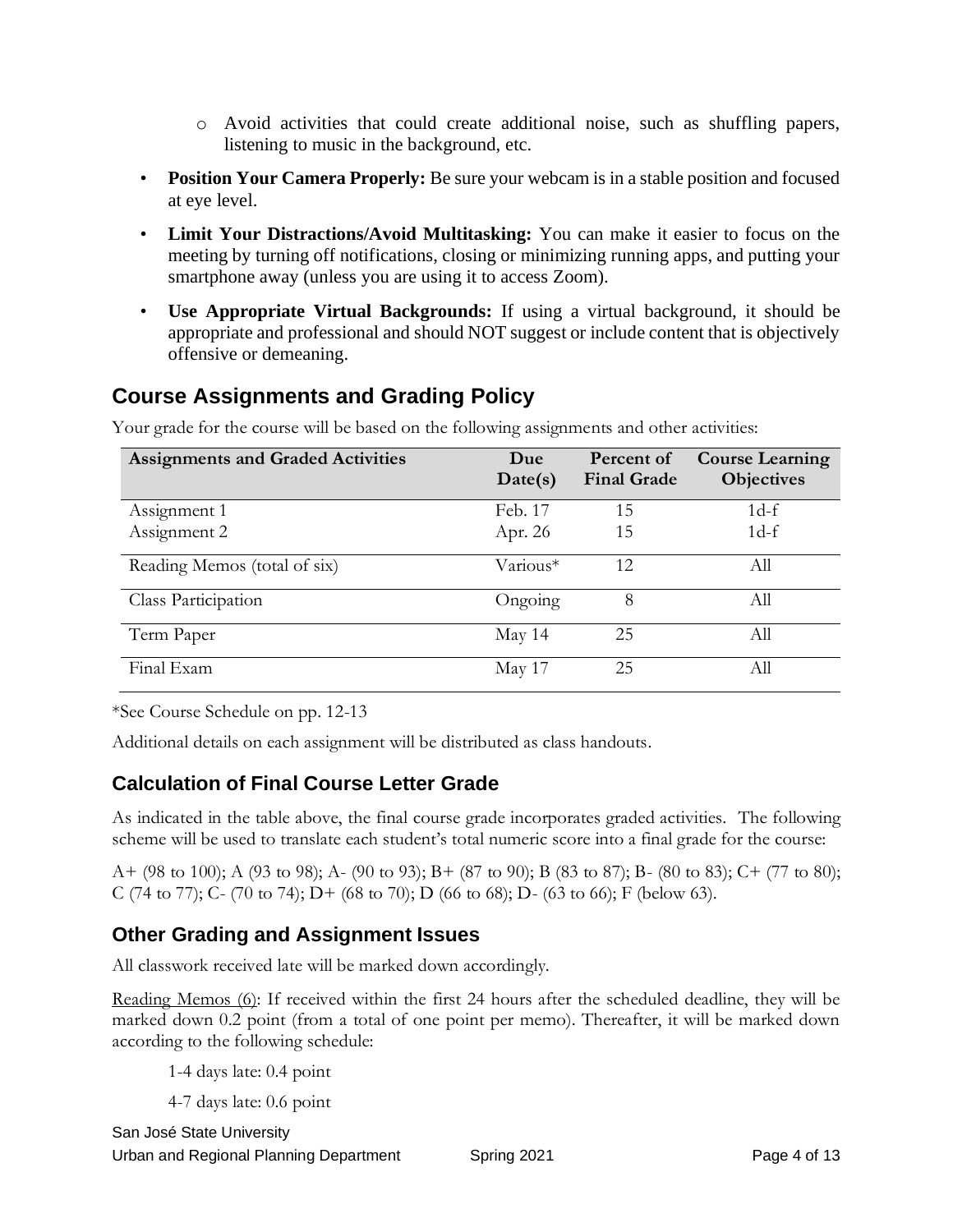Over 7 days: no credit given

Assignments and Final Paper: If received within 24 hours of the scheduled deadline, it will be marked down 1/3 of a grade (e.g., from A- to B+, from B to B-, etc.). Thereafter, it will be marked down according to the following schedule:

1-4 days late: 2/3 of a grade

4-7 days late: 1 full grade

Over 7 days: no credit given

Take-Home Final: If received within 24 hours of the deadline, it will be marked down one full grade. Thereafter, it will be marked down according to the following schedule:

1-2 days late: two full grades

Over 2 days: no credit given

#### **Course Workload**

Success in this course is based on the expectation that students will spend, for each unit of credit, a minimum of 45 hours over the length of the course (normally, three hours per unit per week) for instruction or preparation/studying or course-related activities. Careful time management will help you keep up with readings and assignments and enable you to be successful in all your courses. Details on how to complete these activities will be provided in handouts distributed later in the semester.

The course workload (totaling 100 points) will be based on the following activities:

- **Reading Memos** will reflect an understanding of course readings and critical thinking. During specific weeks, students will be required to submit a 1 to 2-page summary/reaction memo on Canvas on one of the assigned readings by 3:00 on the day of class. A maximum of 12 points will be awarded: two points for each memo.
- **Class Participation** will be based on active contributions to class discussions throughout the semester. A maximum of 8 points will be awarded.
- **Assignment 1** will provide students with an opportunity to reflect on the origin and characteristics of the world's earliest cities. A maximum of 15 points will be awarded. Due on Canvas on Wednesday, February 17.
- **Assignment 2** asks students to prepare a "city profile" paper that describes the historic, cultural, and demographic qualities of a city outside of the U.S. A maximum of 15 points will be awarded. Due on Canvas on Monday, April 26.
- **Term Paper Project** requires that each student research a related topic and write an 8-page, double-spaced paper, due on Canvas and via e-mail on Friday, May 14 at 3:00 p.m. Topics must be approved. A one-page outline of the term paper is due via e-mail on March 24.

Here are some possible subject areas for term paper projects:

- 1. Sustainability and Planning
- 2. Land Use and Climate Change at the Local Level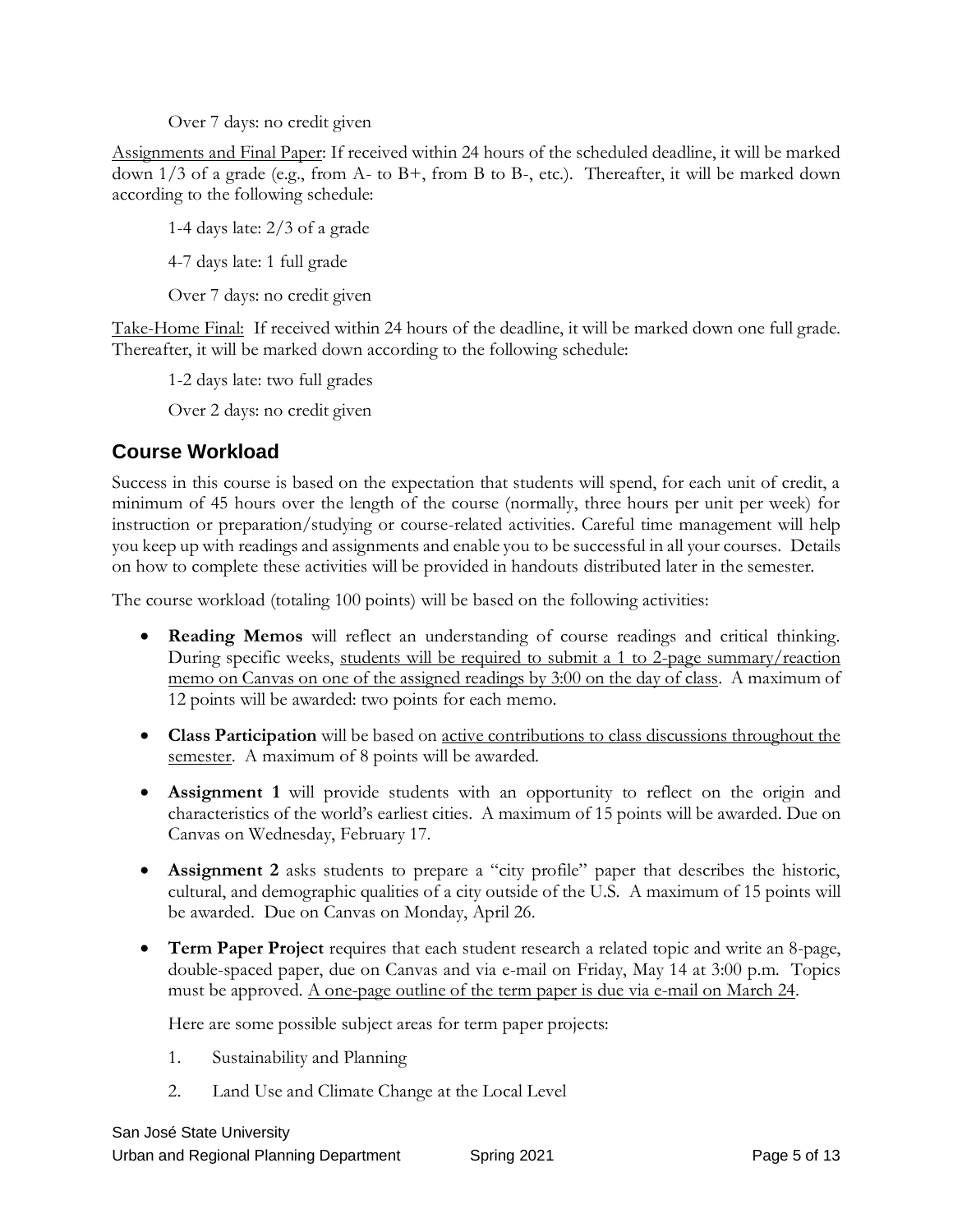- 3. Land Use and Transport Planning
- 4. Land Use and Urban Form
- 5. The Role of Economic Development in Planning
- 6. Open Space Planning
- 7. Planning and the Local Environment
- 8. International Planning Topics housing, urbanization
- 9. Other Subject Areas by Mutual Agreement with the Instructor

Ideally, your paper will feature a brief introduction (your purpose/objectives and the focus of your paper); a brief (half-page) literature search on the topic; description of the issues; your findings; and a conclusion/recommendation. A maximum of 25 points will be awarded.

• **Final Exam** (Take-Home) will cover the class readings and topics discussed in class. It will be e-mailed on Monday, May 17 at 4:00 p.m. and will be due back to the instructor via e-mail on Tuesday, May 18 at 12 noon. A maximum of 25 points will be awarded.

For other specific deadlines, see the Course Schedule at the end of this syllabus.

## **Classroom Protocol**

Students are expected to arrive on time to class, be courteous to other students and the instructors and refrain from using a cell phone, texting and the internet in class, except as permitted by the instructors. If you need to be absent, please notify both instructors at your earliest convenience. I recognize that illness, personal emergencies and other legitimate conflicts may occur, however please remember that each class meeting represents a substantial fraction of the total course. Be sure to check with the instructors regarding any materials or information given out at the session you were absent from, and if possible, obtain class notes from a classmate.

## **University Policies**

Per University Policy S16-9, university-wide policy information relevant to all courses, such as academic integrity, accommodations, etc. will be available on Office of Graduate and Undergraduate Programs' Syllabus Information web page at http://www.sjsu.edu/gup/syllabusinfo/.

### **Academic Integrity Statement, Plagiarism, and Citing Sources Properly**

SJSU's Policy on Academic Integrity states: "Your commitment, as a student, to learning is evidenced by your enrollment at San Jose State University." The [University Academic Integrity Policy S07-2](http://www.sjsu.edu/senate/docs/S07-2.pdf) at <http://www.sjsu.edu/senate/docs/S07-2.pdf> requires you to be honest in all your academic course work. Faculty members are required to report all infractions to the office of Student Conduct and Ethical Development. The [Student Conduct and Ethical Development website](http://www.sjsu.edu/studentconduct/) is available at [http://www.sjsu.edu/studentconduct/.](http://www.sjsu.edu/studentconduct/)

Plagiarism is the use of someone else's language, images, data, or ideas without providing proper attribution. It is a very serious offense both in the university and in your professional work. Plagiarism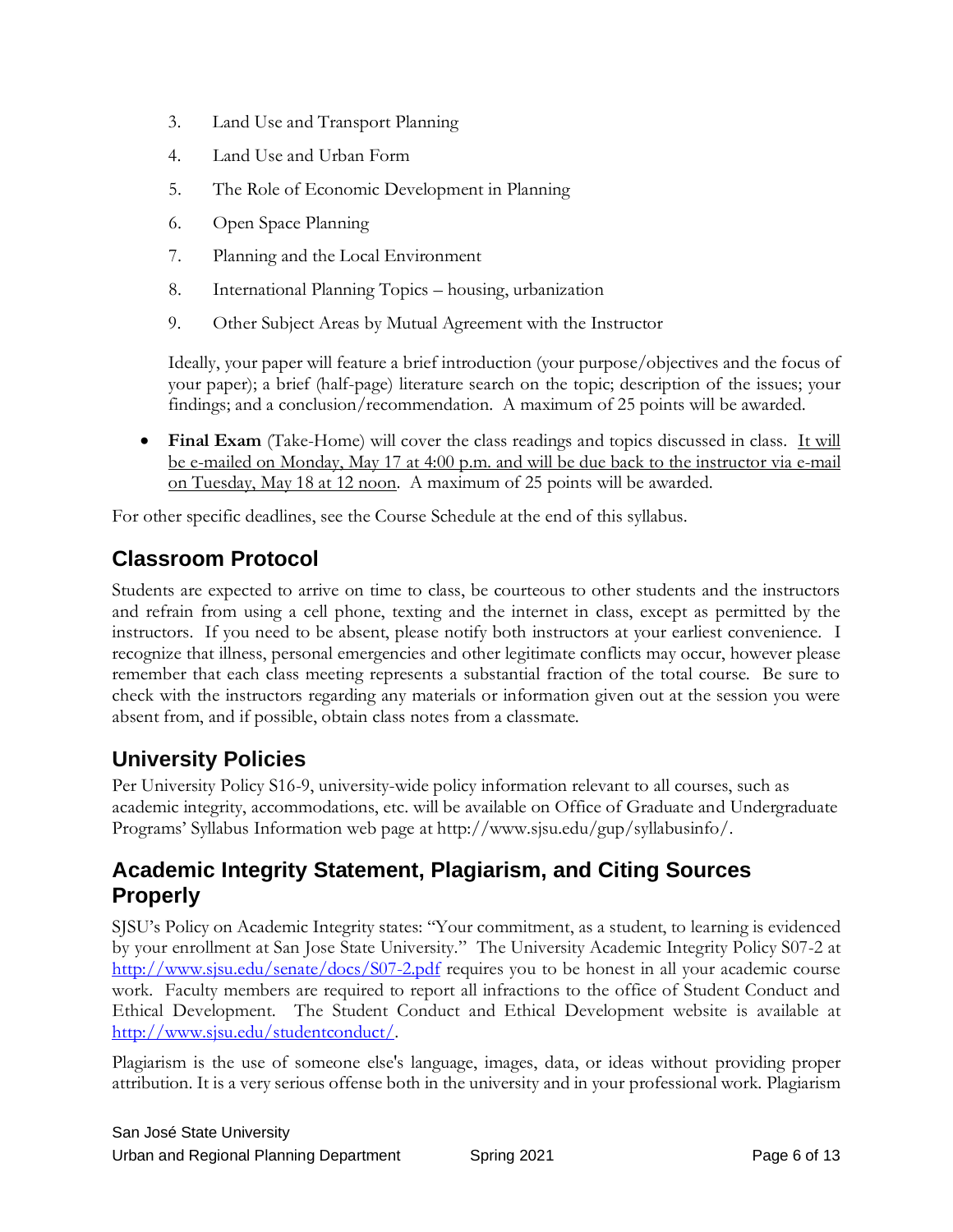is both theft and lying--you have stolen someone else's ideas, and then have lied by implying that they are your own.

> **Plagiarism will lead to grade penalties and a record filed with the Office of Student Conduct and Ethical Development. In severe cases, students may also fail the course or even be expelled from the university.**

> **If you are unsure what constitutes plagiarism, it is your responsibility to make sure you clarify the issues before you hand in draft or final work.**

Learning when to cite a source (and when not to) is an art, not a science. However, here are some common examples of plagiarism that you should be careful to avoid:

- Using a sentence (or even a part of a sentence) that someone else wrote without identifying the language as a quote by putting the text in quote marks and referencing the source.
- Paraphrasing somebody else's theory or idea without referencing the source.
- Using a picture or table from a webpage or book without reference the source.
- Using data some other person or organization has collected without referencing the source.

The University of Indiana has developed a very helpful website with concrete examples about proper paraphrasing and quotation. See the following pages:

- Overview of plagiarism at [www.indiana.edu/~istd/overview.html](http://www.indiana.edu/~istd/overview.html)
- Examples of plagiarism at [www.indiana.edu/~istd/examples.html](http://www.indiana.edu/~istd/examples.html)
- Plagiarism quiz at www.indiana.edu/ $\sim$ istd/test.html

If you still have questions, feel free to talk to the instructors personally. There is nothing wrong with asking for help, whereas even unintentional plagiarism is a serious offense.

#### **Citation style**

It is important to properly cite any references you use in your assignments. The Department of Urban and Regional Planning uses Kate Turabian's *A Manual for Writers of Research Papers, Theses, and Dissertations*, Eighth Edition (University of Chicago Press, 2013, ISBN: 978-0226816388). Copies are available in the SJSU King Library. Additionally, the book is relatively inexpensive, and you may wish to purchase a copy. Please note that Turabian's book describes two systems for referencing materials: (1) "notes" (footnotes or endnotes), plus a corresponding bibliography, and (2) in-text parenthetical references, plus a corresponding reference list. In this class, students should use the second system, i.e., in-text parenthetical references.

## **Accommodation for Disabilities**

If you need course adaptations or accommodations because of a disability, or if you need to make special arrangements in case the building is evacuated, please make an appointment with the instructors as soon as possible, or see us during office hours. Presidential Directive 97-03 requires that students with disabilities requesting accommodations register with the Accessible Education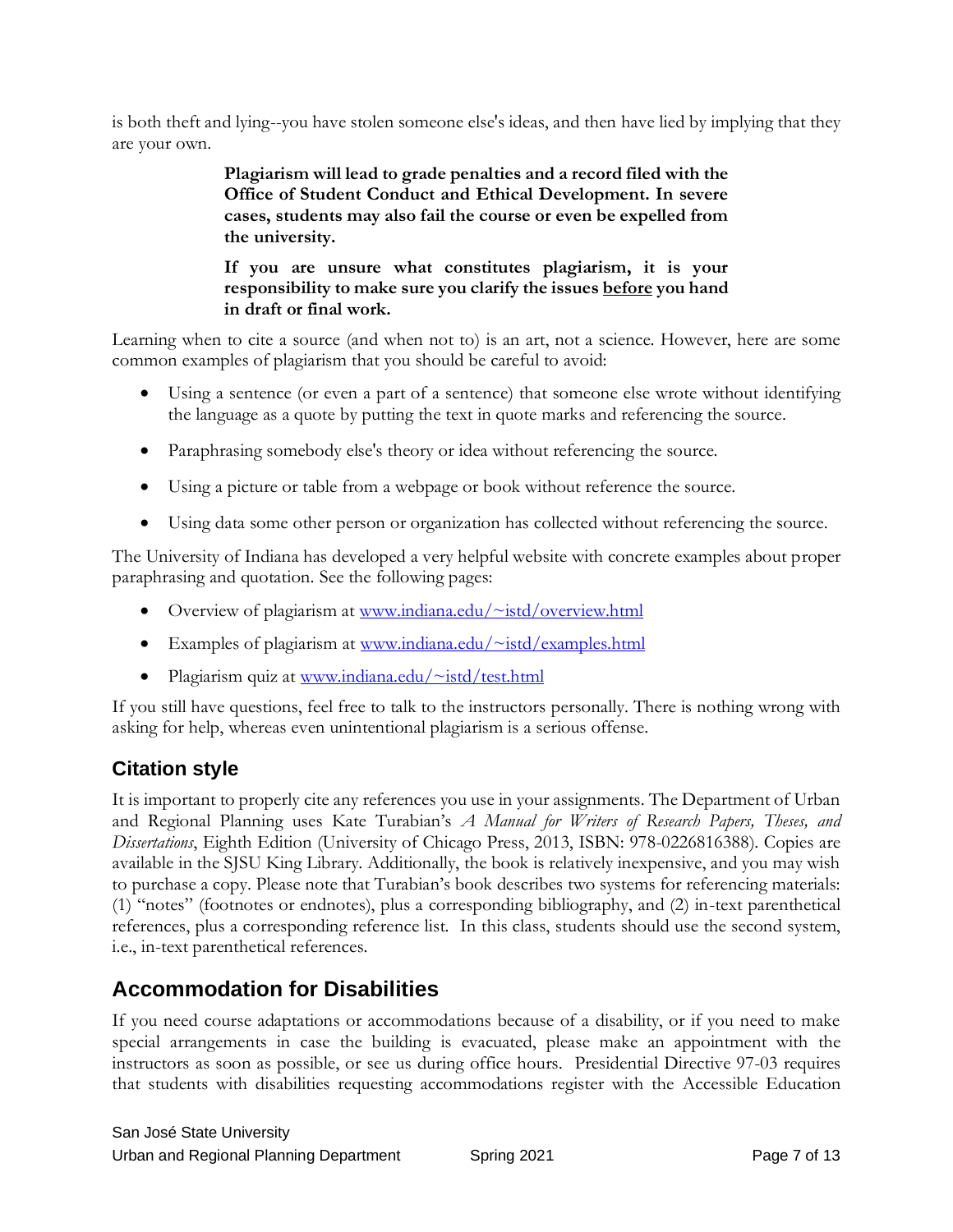Center or AEC (formerly known as the Disability Resource Center or DRC) to establish a record of their disability.

You can find information about the services SJSU offers to accommodate students with disabilities at the AEC website at [www.aec.sjsu.edu.](http://www.aec.sjsu.edu/)

## **Accommodation to Students' Religious Holidays**

San José State University shall provide accommodation on any graded class work or activities for students wishing to observe religious holidays when such observances require students to be absent from class. It is the responsibility of the student to inform the instructor, in writing, about such holidays before the add deadline at the start of each semester. If such holidays occur before the add deadline, the student must notify the instructor, in writing, at least three days before the date that he/she will be absent. It is the responsibility of the instructor to make every reasonable effort to honor the student request without penalty, and of the student to make up the work missed. See [University](http://www.sjsu.edu/senate/docs/S14-7.pdf)  [Policy S14-7](http://www.sjsu.edu/senate/docs/S14-7.pdf) at [http://www.sjsu.edu/senate/docs/S14-7.pdf.](http://www.sjsu.edu/senate/docs/S14-7.pdf)

#### **Consent for Recording of Class and Public Sharing of Instructor Material**

Common courtesy and professional behavior dictate that you notify someone when you are recording him/her. You must obtain the instructor's permission to make audio or video recordings in this class. Such permission allows the recordings to be used for your private, study purposes only. The recordings are the intellectual property of the instructor; you have not been given any rights to reproduce or distribute the material.

## **Library Liaison**

The SJSU Library Liaison for the Urban and Regional Planning Department is Ms. Peggy Cabrera. If you have questions, you can contact her at: peggy.cabrera@sisu.edu or 408-808-2034.

## **SJSU Writing Center**

The SJSU Writing Center is located in Room 126 in Clark Hall. It is staffed by professional instructors and upper-division or graduate-level writing specialists from each of the seven SJSU colleges. Our writing specialists have met a rigorous GPA requirement, and they are well trained to assist all students at all levels within all disciplines to become better writers. To make an appointment or refer to the numerous online resources offered through the Writing Center, visit the Writing Center website at [http://www.sjsu.edu/writingcenter.](http://www.sjsu.edu/writingcenter)

## **SJSU Counseling and Psychological Services**

The SJSU Counseling and Psychological Services office is located on the corner of Seventh Street and San Fernando Street, in Room 201, Administration Building. Professional psychologists, social workers, and counselors are available to provide consultations on issues of student mental health, campus climate or psychological and academic issues on an individual, couple, or group basis. To schedule an appointment or learn more information, visit [Counseling and Psychological Services](http://www.sjsu.edu/counseling)  [website](http://www.sjsu.edu/counseling) at <u>http://www.sjsu.edu/counseling</u>.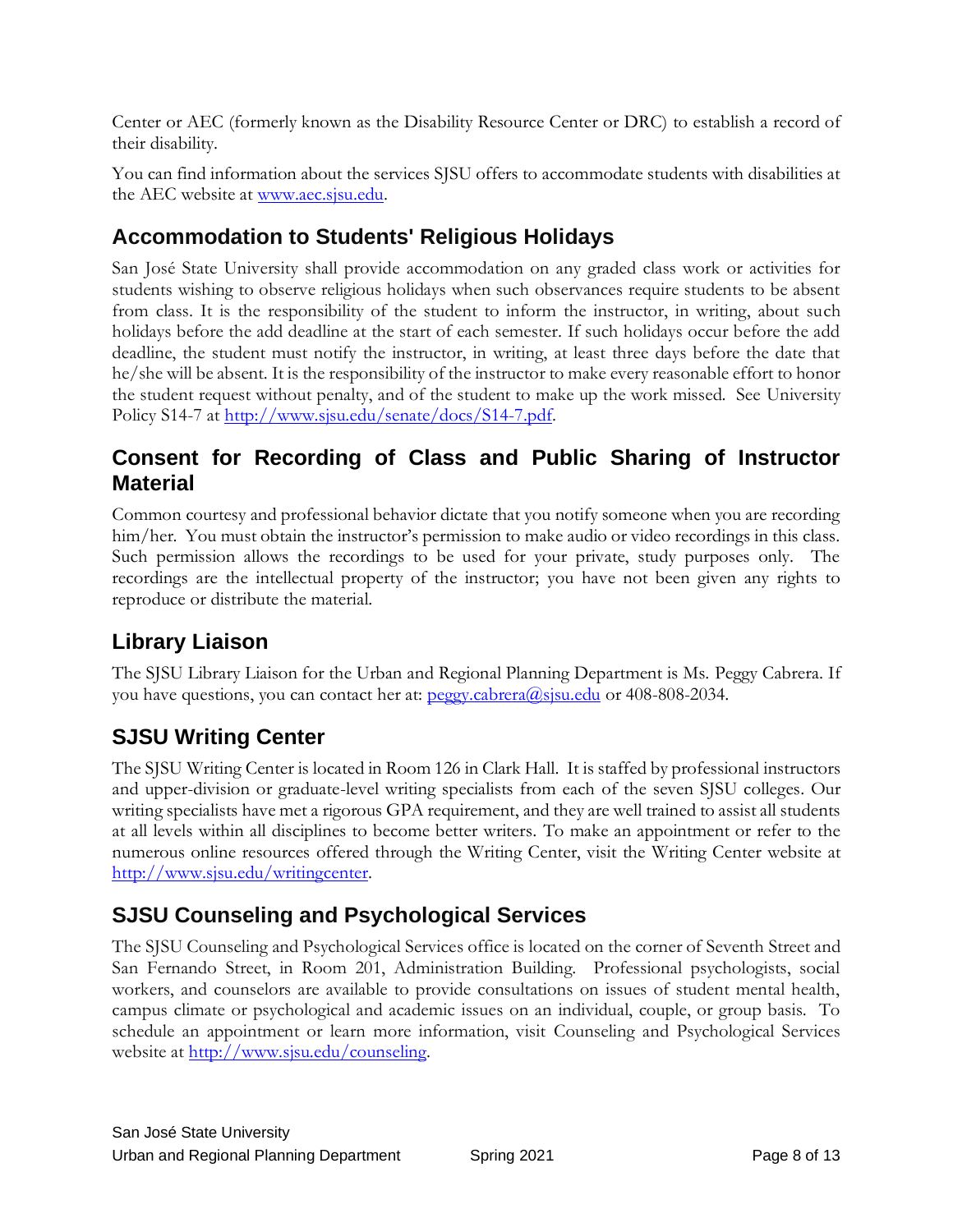## **Dropping and Adding**

Students are responsible for understanding the policies and procedures about add/drop, grade forgiveness and related topics. Refer to the current semester's [Catalog Policies](http://info.sjsu.edu/static/catalog/policies.html) section at [https://catalog.sjsu.edu/content.php?catoid=2&navoid=98.](https://catalog.sjsu.edu/content.php?catoid=2&navoid=98) Add/drop deadlines can be found on the current SJSU academic year calendar document on the SJSU [Academic Calendars webpage](http://www.sjsu.edu/provost/services/academic_calendars/) at: [https://www.sjsu.edu/provost/resources/academic-calendars/index.php.](https://www.sjsu.edu/provost/resources/academic-calendars/index.php) The [Late Drop Policy](http://www.sjsu.edu/aars/policies/latedrops/policy/) is available at:<https://www.sjsu.edu/aars/forms-resources/late-drops.php> for undergraduate students and at:<https://www.sjsu.edu/gape/forms/> for graduate students. All students should be aware of the current deadlines and penalties for dropping classes.

Information about the latest changes and news is available at the [Advising Hub](http://www.sjsu.edu/advising/) at [http://www.sjsu.edu/advising/.](http://www.sjsu.edu/advising/)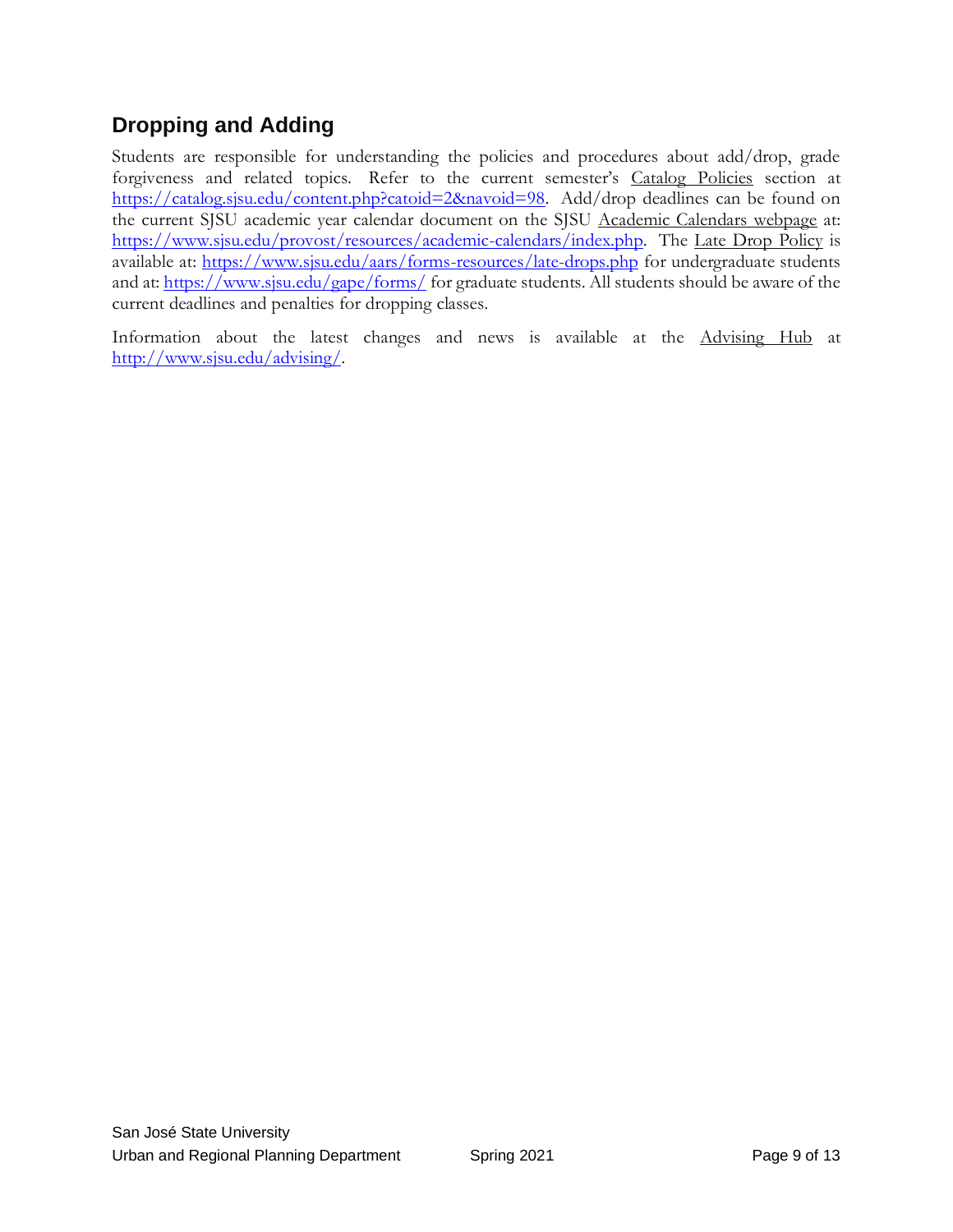#### **URBP 101 / GEOG 105 SPRING 2021**

#### **Required Course Readings**

As listed on pp. 2-3 of this syllabus, the following readings are required:

- **Reading 1:** Macionis, John J. and Vincent N. Parillo. 2017. The Evolution of the World's Cities, in *Cities and Urban Life*, 5th ed., Prentice Hall, pp. 23-53.
- **Reading 2**: Jacobs, Jane. 2011. The Uses of Sidewalks, *The Death and Life of Great American Cities*, in LeGates, Richard T. and Frederic Stout, eds., *The City Reader* (Fifth Edition). New York: Taylor & Francis, pgs. 105-109
- **Reading 3:** Whyte, William H. 2011. The Design of Spaces from City: Rediscovering the Center, in LeGates, Richard T. and Frederic Stout, eds., *The City Reader* (Fifth Edition). New York: Taylor & Francis, pgs. 510-517
- **Reading 4:** Kunstler, James Howard. 1993. *The Geography of Nowhere: The Rise and Decline of America's Man-Made Landscape*, New York: Simon and Schuster, pgs. 189-216.
- **Reading 5:** Buntin, John. 2017. In the Elusive Search for Affordable Housing, Clues Emerge, Governing.com. https://www.governing.com/topics/urban/gov-affordablehousing-leimert-park-los-angeles.html (accessed June 30, 2020).
- **Reading 6:** Borja, Jordi and Manuel Castells. 1997. *Local and Global: Management of Cities in the Information Age*. London: Earthscan, pp. 16-44.
- **Reading 7:** Davis, Benjamin, Tony Dutizk and Phineas Baxandall. 2012. *Transportation and the New Generation: Why Young People are Driving Less and What it Means for Transportation Policy.*  Frontier Group and U.S. PIRG Education Fund.
- **Reading 8:** Jepson, Edward. 2009. Planning and Sustainability, in *Urban Planning in the 21st Century*, Graber, Daniel S. and Kenneth A. Birmingham, eds. Nova Science Publishers, Inc., pgs. 103-116.
- **Reading 9:** Steen, Karen (ed.). 2014. Freedom to Move: How the Santa Clara Valley Transportation Authority Can Create Better Transportation Choices in the South Bay. San Francisco Bay Area Planning and Urban Research Association (SPUR).
- **Reading 10:** Putnam, Robert. 2011. Bowling Alone: America's Declining Social Capital in LeGates, Richard T. and Frederic Stout, eds. *The City Reader* (Fifth Edition). New York: Taylor & Francis, pgs. 134-142.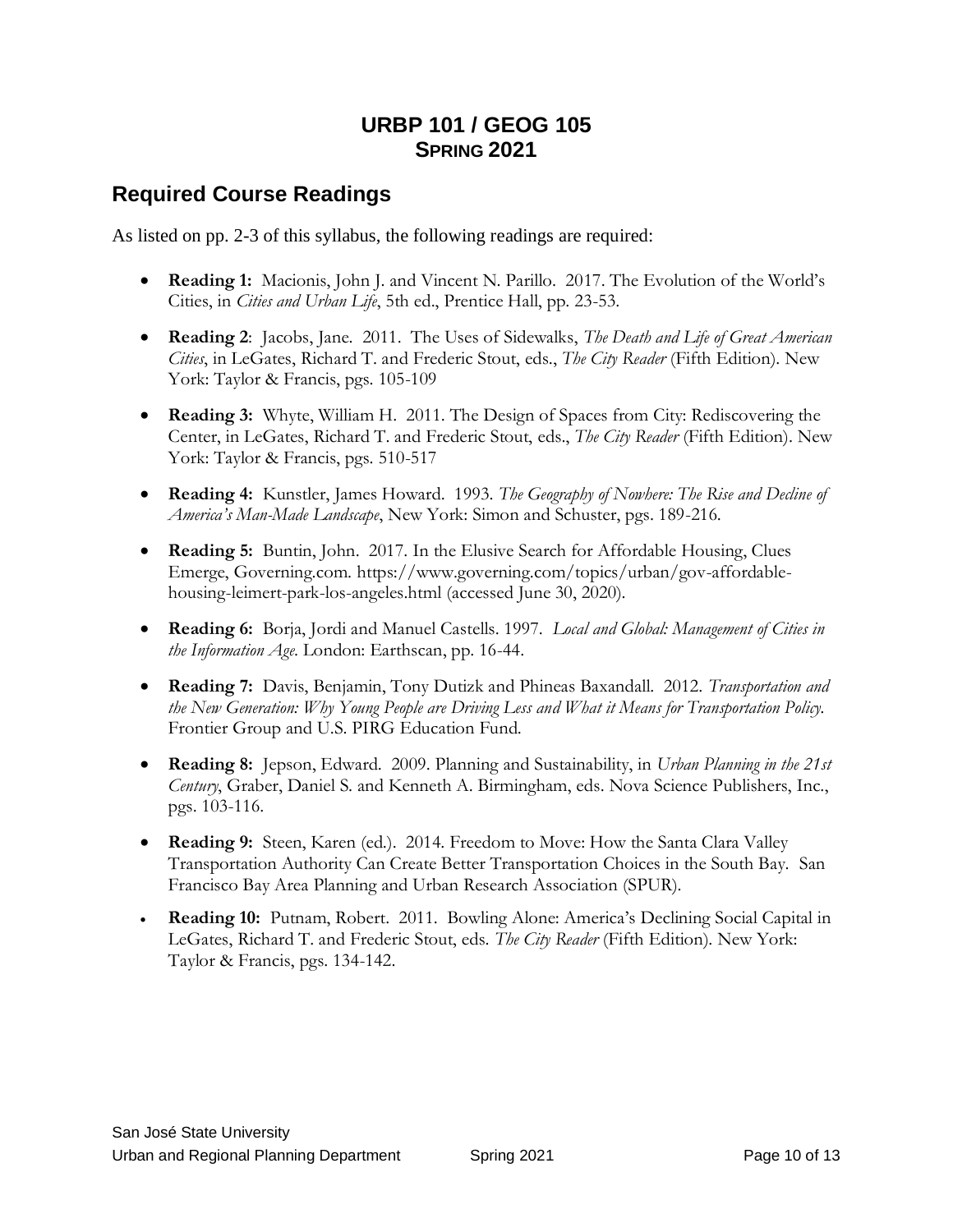### **Recommended Course Readings**

I encourage each student to select a few of the readings below (if you need assistance tracking down these articles, I recommend contacting MLK Library Liaison Toby Matoush):

- Brown, Juanita, and Isaacs, David. World Cafe: Shaping Our Futures Through Conversations That Matter. Williston, VT, USA: Berrett-Koehler Publishers, 2005.
- Frank, Kathryn. "The Potential of Youth Participation in Planning", in *Journal of Planning Literature* 20. (September 2006)
- Garvin, Alexander. *The American City: What Works, What Doesn't*. New York: McGraw-Hill, 2002
- Haas, Tigran. *New Urbanism and Beyond: Designing Cities for the Future*. New York: Rizzoli, 2008.
- Jackson, Richard J. and Stacy Sinclair. *Designing Healthy Communities*. San Francisco: John Wiley & Sons, 2012.
- Jonas, Andrew, Eugene McCann and Mary Thomas. *Urban Geography: A Critical Introduction* pp. 1-26. Chichester, UK: John Wiley & Sons, 2015.
- Leach, John. Seven Steps to Better Writing. *Planning* (June): 26-7, 1993.
- Neal, Peter (Ed). *Urban Villages and the Making of Comm*unities. Oxford, UK: Taylor & Francis, 2003.
- Orwell, George. The Politics of the English Language, in *The Orwell Reader: Fiction, Essays, and Reportage*, 355-66. San Diego: Harcourt Brace & Company, 1984.
- Putnam, Robert. "Thinking about Social Change in America" in Bowling Alone: *The Collapse and Revival of American Community*, 15-28. New York, NY: Simon & Schuster, 2000.
- Putnam, Robert. "The Prosperous Community: Social Capital and Public Life." The American Prospect, 2001. http://prospect.org/article/prosperous-community-social-capitaland-publiclife (accessed August 17, 2014).
- Rohe, William. "From Local to Global: One Hundred Years of Neighborhood Planning", *Journal of the American Planning Association*, Vol. 75, No. 2, Spring 2009.
- Salazar, Dayana and Peter Wechsler. "Collaborative Neighborhood Planning: Silicon Valley as a Laboratory for Community Service Learning."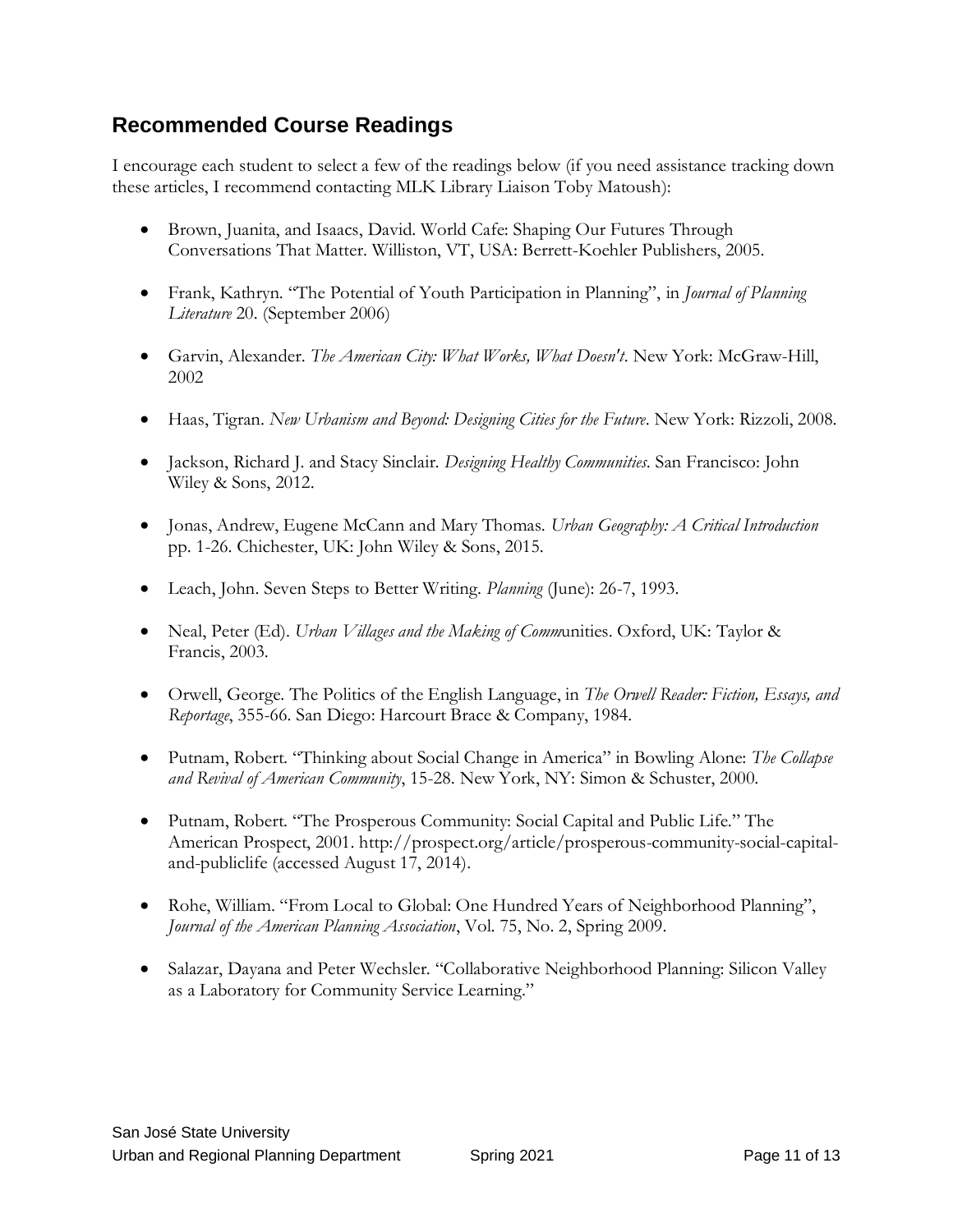#### **URBP 101 / GEOG 105 SPRING 2021 COURSE SCHEDULE**

| Week/Date                  | Topic                                                                             | Reading/Video                                                                                                                      | Memo/Paper Due                  |
|----------------------------|-----------------------------------------------------------------------------------|------------------------------------------------------------------------------------------------------------------------------------|---------------------------------|
| Jan 27                     | Introductions; Course and<br>Syllabus Overview                                    | Syllabus; other handouts                                                                                                           | None                            |
| Feb. $1/3$<br>$\mathbf{1}$ | The Historic Rise of Cities                                                       | Video: Secrets of Ancient<br><b>Empires-First Cities</b><br>https://www.youtube.com/wat<br>ch?v=i2JnMOhmavY                        |                                 |
| 2 Feb. 8/10                | The Industrial Revolution<br>and the Rapidly Changing<br>Scale and Role of Cities | Reading 1<br>Video: A Trip Through the<br><b>Tenement Museum New York</b><br>https://www.youtube.com/wat<br>$ch?v=XZohCshF0Yg$     | Reading Memo 1<br>(due Feb. 10) |
| Feb. 17<br>3               | Urban Design and Human<br>Interactions in Space                                   | Video: How do Cities Grow?<br>https://www.youtube.com/wat<br>ch?v=HO0BZqQ42Ic                                                      | Assignment 1<br>(due Feb. 17)   |
| 4 Feb. 22/24               | Getting to Know Cities<br>(Guest Speaker: Kos)                                    | Reading 2                                                                                                                          |                                 |
| 5 Mar. 1/3                 | Rediscovering the City<br>Center/Downtown                                         | Reading 3<br>Video: Insights into a Lively<br>Downtown<br>https://www.youtube.com/wat<br>ch?v=VsrqBHEOT0k                          | Reading Memo 2<br>(due Mar. 3)  |
| Mar. 8/10<br>6             | Suburban Expansion and<br>Smart Growth<br>(Guest Speaker: Lee)                    | Reading 4                                                                                                                          |                                 |
| Mar. 15                    | Housing                                                                           | Reading 5<br>The Tragedy of Urban Renewal<br>https://www.youtube.com/wat<br>ch?v=mWGwsA1V2r4                                       | Reading Memo 3<br>(due Mar. 15) |
| Mar. 22/24<br>8            | City Planning Abroad                                                              | Reading 6                                                                                                                          | Term paper summary              |
| Apr. $5/\overline{7}$<br>9 | Urban Transportation<br>Systems<br>(Guest Speaker: Wu)                            | Reading 7                                                                                                                          | Reading Memo 4<br>(due Apr. 7)  |
| 10 Apr. 12/14              | Urban Sustainability                                                              | Reading 8<br>Video: A Song of the City<br>https://www.ted.com/talks/jai<br>me lerner a song of the city<br>transcript?language=en/ |                                 |